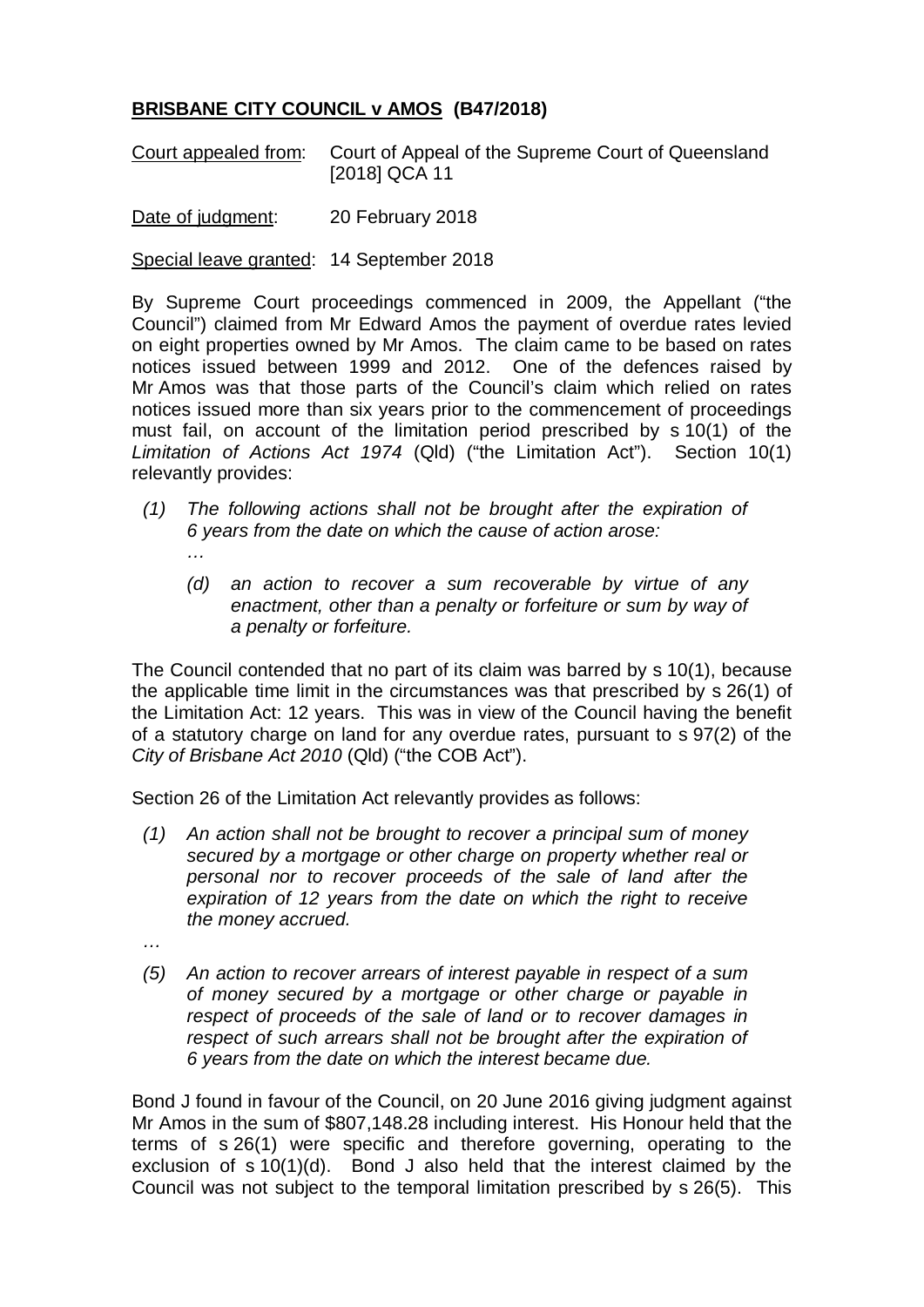was because s 64(1) of the *City of Brisbane (Finance, Plans and Reporting) Regulation 2010* (Qld) ("the Regulation") defined overdue rates to include interest thereon. Such interest therefore was a part of the principal sum secured by the charge created by s 97(2) of the COB Act rather than a separate sum to which s 26(5) of the Limitation Act could apply.

An appeal by Mr Amos was allowed by the Court of Appeal (Fraser and Philippides JJA, Dalton J), which set aside the orders made by Bond J and directed the parties to provide substitute orders. (The latter have not been provided, however, pending the determination of the appeal to this Court.) Philippides JA and Dalton J held that the maxim of statutory interpretation applied by Bond J when considering s 10(1)(d) and s 26(1) of the Limitation Act ought not to have been applied. One of the provisions cannot be characterised as more specific than the other, since they do not deal with the same subject matter (even though an action may fall within both of them). Their Honours also held that the shorter limitation period must prevail, given that both provisions prohibit, rather than permit, the bringing of an action within a certain time. Mr Amos therefore had a good defence, under s 10(1)(d) of the Limitation Act, to the Council's claim insofar as it sought the recovery of sums which had accrued more than six years prior to the commencement of proceedings.

Fraser JA would have allowed the appeal only on the limited basis that the Council's claim for interest on Mr Amos' unpaid rates was subject to the six-year limitation period prescribed by s 26(5) of the Limitation Act. His Honour held that the operation of s 10(1)(d) was excluded by the more specific terms of s 26(1). Fraser JA held that although interest was brought within the charge created by s 97(2) of the COB Act (due to definitions in the COB Act rather than in the Regulation), it was not transformed into principal for the purpose of the limitation period prescribed by s 26(5) of the Limitation Act.

The grounds of appeal are:

- The majority (Philippides JA and Dalton J) erred in holding that:
	- (a) the proceeding by the Council for rates and charges levied pursuant to the *City of Brisbane Act 2010* (Qld) ("the COB Act") falls within the description of actions found both at ss 10(1)(d) and 26(1) of the *Limitation of Actions Act 1974* (Qld) ("the Limitation Act"), which provide respectively for limitation periods of 6 and 12 years, and that the inconsistency between these provisions was to be resolved by applying the shorter limitation period in s 10(1)(d), whereas, on a proper characterisation of the Council's claim, there is no conflict and the Council's claim is or includes an action to recover a principal sum of money secured by charge and therefore s 26(1) of the Limitation Act applies without regard to s 10(1)(d);
	- (b) any conflict between ss 10(1)(d) and 26(1) of the Limitation Act was to be resolved by a detailed consideration of the historical context of the Limitation Act and other related statutes, and case authority of those other statutes and texts, whereas the task of statutory construction must begin with a consideration of the statutory text and so must the